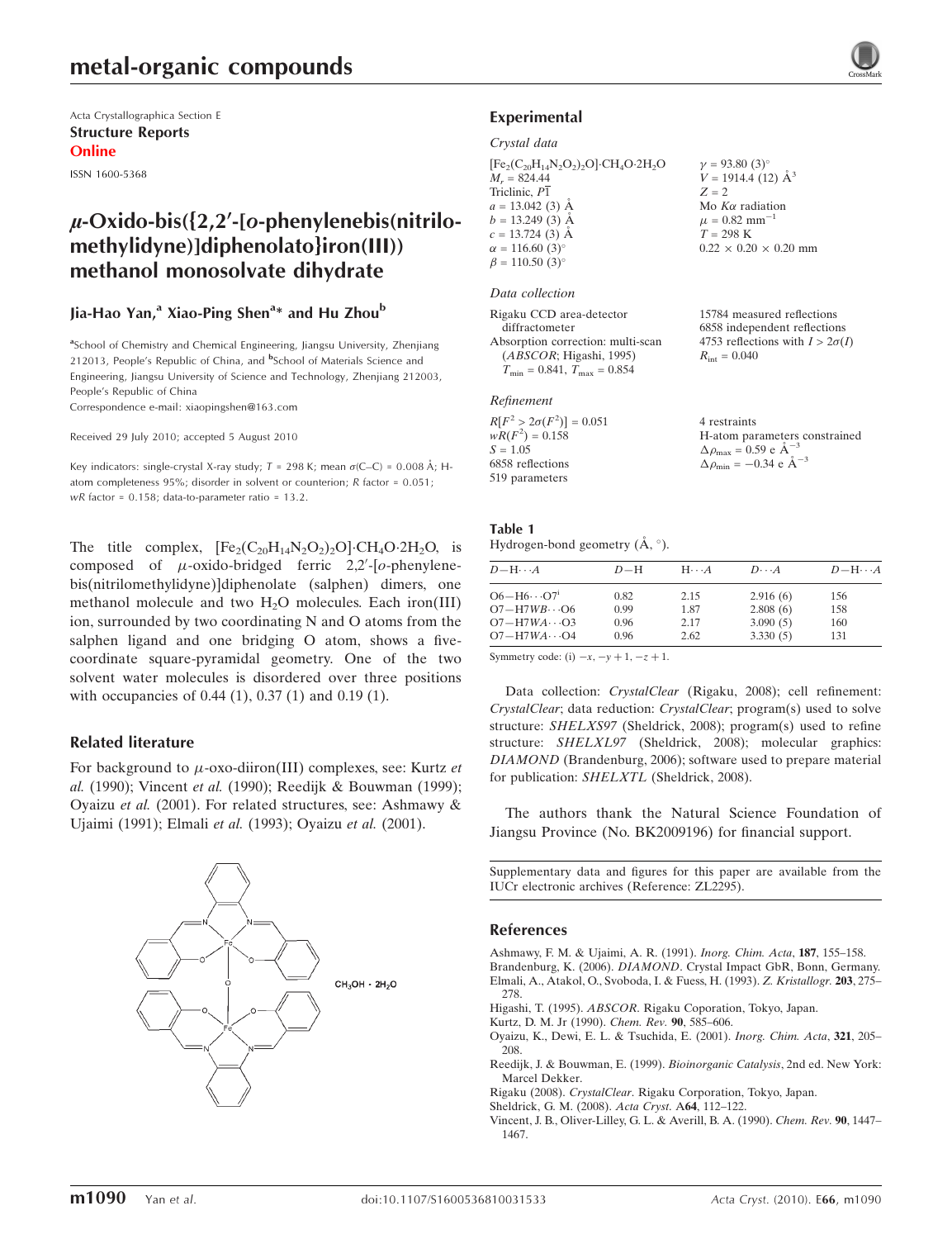# **supporting information**

## *Acta Cryst.* (2010). E**66**, m1090 [https://doi.org/10.1107/S1600536810031533]

# *µ***-Oxido-bis({2,2′-[***o***-phenylenebis(nitrilomethylidyne)]diphenolato}iron(III)) methanol monosolvate dihydrate**

# **Jia-Hao Yan, Xiao-Ping Shen and Hu Zhou**

## **S1. Comment**

 $\mu$ -Oxo-diiron(III) complexes are of considerable interest to chemists and biologists because of their interesting electronic structures and the magnetic interactions between the two iron(III) centers, and the role played by the oxo-bridged dinuclear iron centres in proteins (Kurtz *et al.*, 1990; Vincent *et al.*, 1990; Oyaizu *et al.*, 2001). The Fe—Fe distances and the corresponding the Fe—O—Fe bond lengths and the angles are the most important factors that determine the electronic and magnetic properties of these complexes (Reedijk *et al.*, 1999). It is important to note that the crystal structure of  $\mu$ -oxo-bridged ferric salphen dimers [salphenH<sub>2</sub>= *N*,*N'*-*o*-phenylenebis(salicylideneimine)] depend strongly on the presence and type of lattice solvent molecules:  $[\{Fe^{III}(salphen)\}\,2O]$ .CH<sub>2</sub>Cl<sub>2</sub>.C<sub>4</sub>H<sub>10</sub>O (Oyaizu *et al.*, 2001); [{Fe<sup>III</sup>(salphen)}<sub>2</sub>O].DMSO (Ashmawy *et al.*, 1991) and [{Fe<sup>III</sup>(salphen)}<sub>2</sub>O].C<sub>4</sub>H<sub>8</sub>O<sub>2</sub> (Elmali *et al.*, 1993). By using a different solvent system, we obtained a new methanol dihydrate solvate of the *µ*-oxo-diiron(III) complex,  $[$ {Fe<sup>III</sup>(salphen)}<sub>2</sub>O].CH<sub>3</sub>OH.2H<sub>2</sub>O. Herein, the crystal structure of this solvate is presented.

The title complex is composed of one  $\mu$ -oxo-diiron(III) unit of  $\frac{F}{E^{\text{III}}}(\text{salphen})\}$ <sub>2</sub>O, one methanol molecule and two H2O molecules (Fig. 1). Each iron(III) atom, surrounded by each two coordinating N and O atoms from the salphen ligand, extends outwards of the mean  $N_2O_2$  plane towards the bridging oxygen atom by as much as 0.588 (3) and 0.583 (3) Å for Fe(1) and Fe(2), respectively. The iron atoms thus substantially protrude from the ligand planes and show a typical five-coordinate square-pyramidal geometry. The Fe—O (bridging) bond lengths are 1.786 (3) and 1.784 (3) Å for Fe(1) and Fe(2), respectively. The Fe—O—Fe angle of 146.68 (16)° is almost equal to the value of 146.7 (4)° reported for  $[\{Fe^{III}(salphen)\}\,2O]$ .DMSO (Ashmawy *et al.*, 1991), and is bigger than the values of 141 (1)° and 145.0 (3)° reported for  $\frac{[{\text{Fe}}^{III}(\text{salphen})}{2}$ O].CH<sub>2</sub>Cl<sub>2</sub>.C<sub>4</sub>H<sub>10</sub>O (Oyaizu *et al.*, 2001) and  $\frac{[{\text{Fe}}^{III}(\text{salphen})}{2}$ O].C<sub>4</sub>H<sub>8</sub>O<sub>2</sub> (Elmali *et al.*, 1993), respectively. The Fe···Fe distance of 3.420 (3) Å is consistent with the values (3.35–3.55 Å) reported for  $\mu$ -oxodiiron(III) complexes with macrocyclic ligands (Oyaizu *et al.*, 2001). One of the two interstitial water molecules in the structure was found to be svererly disordered and has been refined as disordered over three positions with occupancies of 43.9 (4)%, 37 (1)% and 19 (1)% for O8, O9 and O10, respectively. Hydrogen atoms for the disordered water molecule could not be located and were omitted from the refinement.

There are some hydrogen-bonding interactions between methanol and water molecules, and between the water molecules and the salphen ligand. These hydrogen bonding interactions lead to a group of four oxygen atoms - two water and two methanol molecules - that are arranged around a crystallographic inversion center in a quadratic square pattern. The water molecules of the unit form additional bifurcated hydrogen bonds twoards the two oxygen atoms (O3, O4) of a salphen ligand of adjacent  $[\{Fe^{III}(salphen)\}$ 2O] complexes thus binding the complexes together by H-bonds via the square H2O/MeOH units (Table 1, Fig. 2). The oxygen atoms of the other salphen ligand of the complex (O1, O2) show signs of hydrogen bonding interactions with the disordered water molecule.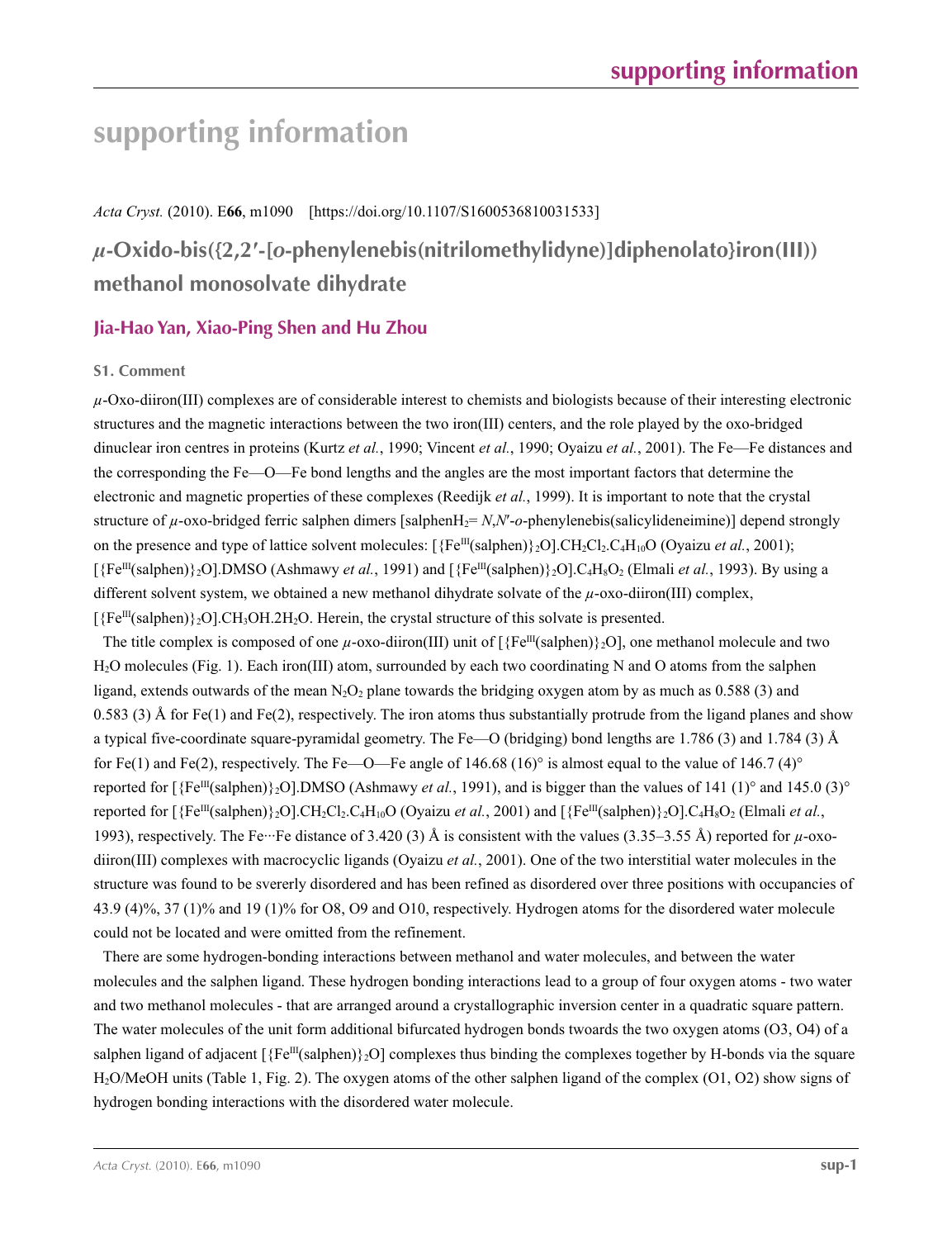# **S2. Experimental**

Red prismatic crystals of the title complex were obtained by slow evaporation of a MeOH and H<sub>2</sub>O (V/V = 1:1, 10 mL) mixture of  ${Fe}$ (salphen)(C<sub>2</sub>H<sub>5</sub>OH)<sub>2</sub>}Cl (0.1 mmol) in the dark at room temperature. The resulting crystals were collected, washed with H<sub>2</sub>O and MeOH, respectively, and dried in air. Melting point = 446.6 K. IR (KBr, cm<sup>-1</sup>): 3416(s), 2958(m), 2921(m), 2115(w), 1605(s), 1581(s), 1532(s), 1462(s), 1446(m), 1381(m), 1323(m), 1193(m), 1158(m), 1050(m), 745(m), 540(m).

# **S3. Refinement**

All non-H atoms were refined anisotropically. The (C)H atoms of the salphenH2 ligand were placed in calculated positions (C - H = 0.93 Å) and refined using a riding model, with  $U_{iso}(H) = 1.2U_{eq}(C)$ . The (C)H atoms of the methanol molecule were placed geometrically (C - H = 0.96 Å) and refined as riding, with  $U_{iso}(H) = 1.5U_{eq}(C)$ . The (O)H atoms of the methanol molecule was placed geometrically (O - H = 0.82 Å) with  $U_{iso}(H) = 1.5U_{eq}(O)$ . The (O)H atoms of water molecule (O7) were located in a difference Fourier map and refined as riding with  $U_{iso}(H) = 1.2U_{eq}(O)$ . The other water molecule in the structure was found to be svererly disordered and has been refined as disordered over three positions with occupancies of 43.9 (4)%, 37 (1)% and 19 (1)% for O8, O9 and O10, respectively, summing up to 100%. Hydrogen atoms for the disordered water molecule could not be loctated and were omitted from the refinement.



# **Figure 1**

The molecular structure of the title complex, with atom labels and 30% probability displacement ellipsoids; H atoms have been omitted for clarity.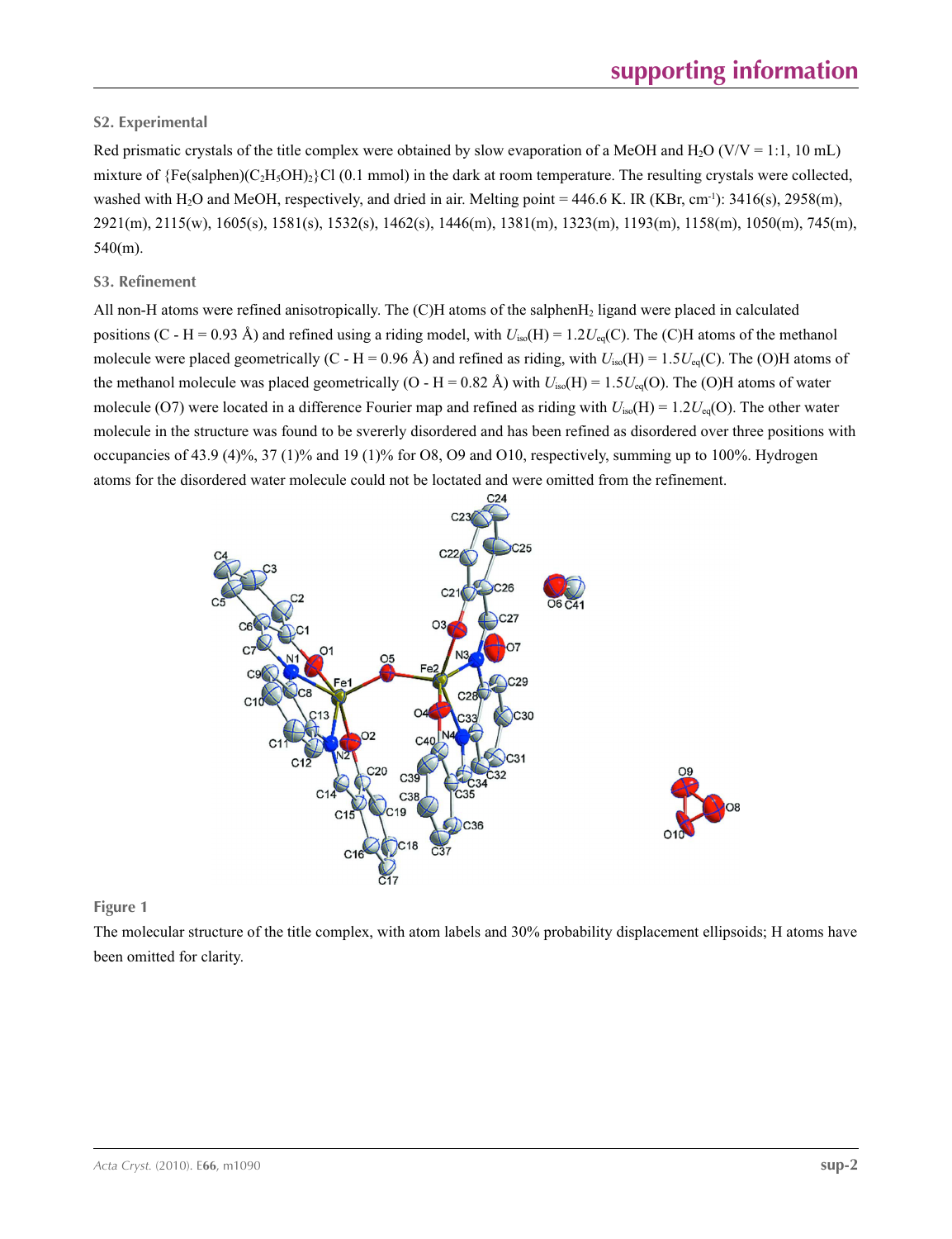

## **Figure 2**

Hydrogen bonding interactions of the title complex; the disordered water molecule is omitted for clarity. Symmetry code: (i) -*x*, -*y*+1, -*z*+1.

*µ***-Oxido-bis({2,2′-[***o***- phenylenebis(nitrilomethylidyne)]diphenolato}iron(III)) methanol monosolvate dihydrate** 

# *Crystal data*

 $[Fe<sub>2</sub>(C<sub>20</sub>H<sub>14</sub>N<sub>2</sub>O<sub>2</sub>)<sub>2</sub>O]·CH<sub>4</sub>O·2H<sub>2</sub>O$  $M_r = 824.44$ Triclinic, *P*1 Hall symbol: -P 1  $a = 13.042$  (3) Å  $b = 13.249(3)$  Å  $c = 13.724(3)$  Å  $\alpha$  = 116.60 (3)<sup>o</sup>  $\beta$  = 110.50 (3)<sup>o</sup>  $γ = 93.80(3)°$  $V = 1914.4$  (12) Å<sup>3</sup>

*Data collection*

Rigaku **Model?** CCD area-detector diffractometer Radiation source: fine-focus sealed tube Graphite monochromator Detector resolution: 14.63 pixels mm-1 phi and *ω* scans Absorption correction: multi-scan (*ABSCOR*; Higashi, 1995)  $T_{\text{min}} = 0.841$ ,  $T_{\text{max}} = 0.854$ 

### *Refinement*

Refinement on *F*<sup>2</sup> Least-squares matrix: full *R*[ $F^2 > 2\sigma(F^2)$ ] = 0.051  $wR(F^2) = 0.158$  $S = 1.05$ 6858 reflections 519 parameters 4 restraints

*Z* = 2  $F(000) = 848$  $D_x = 1.427$  Mg m<sup>-3</sup> Melting point: 446.6 K Mo *Kα* radiation,  $\lambda = 0.71073$  Å Cell parameters from 7899 reflections  $\theta$  = 2.7–28.9°  $\mu$  = 0.82 mm<sup>-1</sup>  $T = 298 \text{ K}$ Prism, red  $0.22 \times 0.20 \times 0.20$  mm

15784 measured reflections 6858 independent reflections 4753 reflections with  $I > 2\sigma(I)$  $R_{\text{int}} = 0.040$  $\theta_{\text{max}} = 25.3^{\circ}, \theta_{\text{min}} = 3.0^{\circ}$  $h = -13 \rightarrow 15$  $k = -15 \rightarrow 15$ *l* = −13→16

Primary atom site location: structure-invariant direct methods Secondary atom site location: difference Fourier map Hydrogen site location: inferred from neighbouring sites H-atom parameters constrained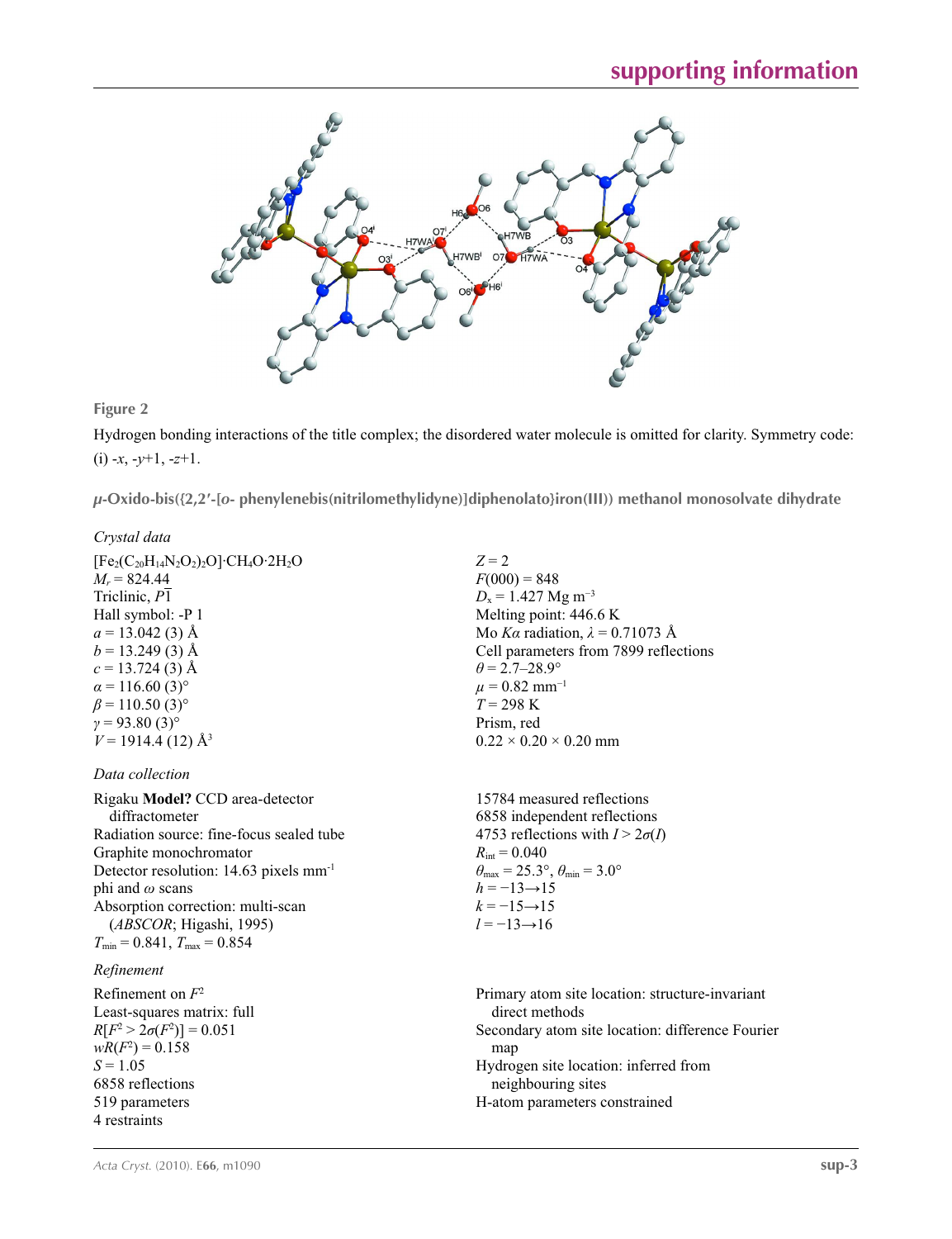| $w = 1/[\sigma^2(F_0^2) + (0.0832P)^2]$ | $\Delta\rho_{\rm max}$ = 0.59 e Å <sup>-3</sup> |
|-----------------------------------------|-------------------------------------------------|
| where $P = (F_o^2 + 2F_c^2)/3$          | $\Delta\rho_{\rm min} = -0.34 \text{ e A}^{-3}$ |
| $(\Delta/\sigma)_{\text{max}}$ < 0.001  |                                                 |

## *Special details*

**Geometry**. All esds (except the esd in the dihedral angle between two l.s. planes) are estimated using the full covariance matrix. The cell esds are taken into account individually in the estimation of esds in distances, angles and torsion angles; correlations between esds in cell parameters are only used when they are defined by crystal symmetry. An approximate (isotropic) treatment of cell esds is used for estimating esds involving l.s. planes.

 $Å<sup>-3</sup>$ 

**Refinement**. Refinement of  $F^2$  against ALL reflections. The weighted R-factor wR and goodness of fit S are based on  $F^2$ , conventional R-factors R are based on F, with F set to zero for negative  $F^2$ . The threshold expression of  $F^2 > 2 \text{sigma}(F^2)$  is used only for calculating R-factors(gt) etc. and is not relevant to the choice of reflections for refinement. R-factors based on  $F<sup>2</sup>$  are statistically about twice as large as those based on F, and R- factors based on ALL data will be even larger.

*Fractional atomic coordinates and isotropic or equivalent isotropic displacement parameters (Å<sup>2</sup>)* 

|                 | $\boldsymbol{x}$ | $\mathcal{Y}$ | $\boldsymbol{Z}$ | $U_{\rm iso}*/U_{\rm eq}$ | Occ. (2)  |
|-----------------|------------------|---------------|------------------|---------------------------|-----------|
| Fe1             | 0.29364(4)       | 0.63148(4)    | 0.11270(5)       | 0.04383(19)               |           |
| Fe <sub>2</sub> | 0.31765(4)       | 0.64507(4)    | 0.37482(4)       | 0.04180(19)               |           |
| O <sub>1</sub>  | 0.2687(3)        | 0.7573(2)     | 0.0824(3)        | 0.0654(8)                 |           |
| O2              | 0.4527(2)        | 0.6843(2)     | 0.1582(3)        | 0.0634(8)                 |           |
| O <sub>3</sub>  | 0.1917(2)        | 0.6451(2)     | 0.4169(2)        | 0.0561(7)                 |           |
| O4              | 0.3020(2)        | 0.4836(2)     | 0.3307(3)        | 0.0613(8)                 |           |
| O <sub>5</sub>  | 0.2735(2)        | 0.6584(2)     | 0.2435(2)        | 0.0512(7)                 |           |
| O <sub>6</sub>  | 0.1044(3)        | 0.5981(4)     | 0.6541(4)        | 0.1005(12)                |           |
| H <sub>6</sub>  | 0.0414           | 0.6072        | 0.6256           | $0.151*$                  |           |
| O <sub>7</sub>  | 0.1409(4)        | 0.4394(4)     | 0.4574(3)        | 0.1024(12)                |           |
| O <sub>8</sub>  | 0.4974(9)        | 0.0920(8)     | 0.9275(10)       | 0.103(3)                  | 0.439(4)  |
| O <sub>9</sub>  | 0.4522(8)        | 0.1400(10)    | 0.8664(11)       | 0.077(5)                  | 0.367(14) |
| O10             | 0.5116(18)       | 0.0771(17)    | 0.8511(15)       | 0.068(10)                 | 0.194(14) |
| N1              | 0.1355(2)        | 0.5283(3)     | $-0.0380(3)$     | 0.0431(7)                 |           |
| N2              | 0.3115(3)        | 0.4595(3)     | 0.0466(3)        | 0.0433(7)                 |           |
| N <sub>3</sub>  | 0.3882(2)        | 0.8219(3)     | 0.5153(3)        | 0.0432(7)                 |           |
| N <sub>4</sub>  | 0.4954(2)        | 0.6660(2)     | 0.4389(3)        | 0.0408(7)                 |           |
| C1              | 0.1774(4)        | 0.7752(4)     | 0.0167(4)        | 0.0558(10)                |           |
| C2              | 0.1821(4)        | 0.8892(4)     | 0.0354(5)        | 0.0755(14)                |           |
| H2              | 0.2464           | 0.9502        | 0.0955           | $0.091*$                  |           |
| C <sub>3</sub>  | 0.0925(5)        | 0.9108(5)     | $-0.0347(6)$     | 0.0900(17)                |           |
| H <sub>3</sub>  | 0.0971           | 0.9865        | $-0.0215$        | $0.108*$                  |           |
| C4              | $-0.0050(5)$     | 0.8223(5)     | $-0.1247(6)$     | 0.0900(17)                |           |
| H4              | $-0.0641$        | 0.8379        | $-0.1732$        | $0.108*$                  |           |
| C <sub>5</sub>  | $-0.0128(4)$     | 0.7132(4)     | $-0.1409(5)$     | 0.0703(13)                |           |
| H <sub>5</sub>  | $-0.0794$        | 0.6545        | $-0.1992$        | $0.084*$                  |           |
| C6              | 0.0777(3)        | 0.6856(4)     | $-0.0714(4)$     | 0.0529(10)                |           |
| C7              | 0.0635(3)        | 0.5673(4)     | $-0.0968(3)$     | 0.0502(10)                |           |
| H7              | $-0.0032$        | 0.5130        | $-0.1613$        | $0.060*$                  |           |
| C8              | 0.1129(3)        | 0.4083(3)     | $-0.0722(3)$     | 0.0434(9)                 |           |
| C9              | 0.0074(3)        | 0.3275(4)     | $-0.1464(4)$     | 0.0544(10)                |           |
| H9              | $-0.0557$        | 0.3503        | $-0.1787$        | $0.065*$                  |           |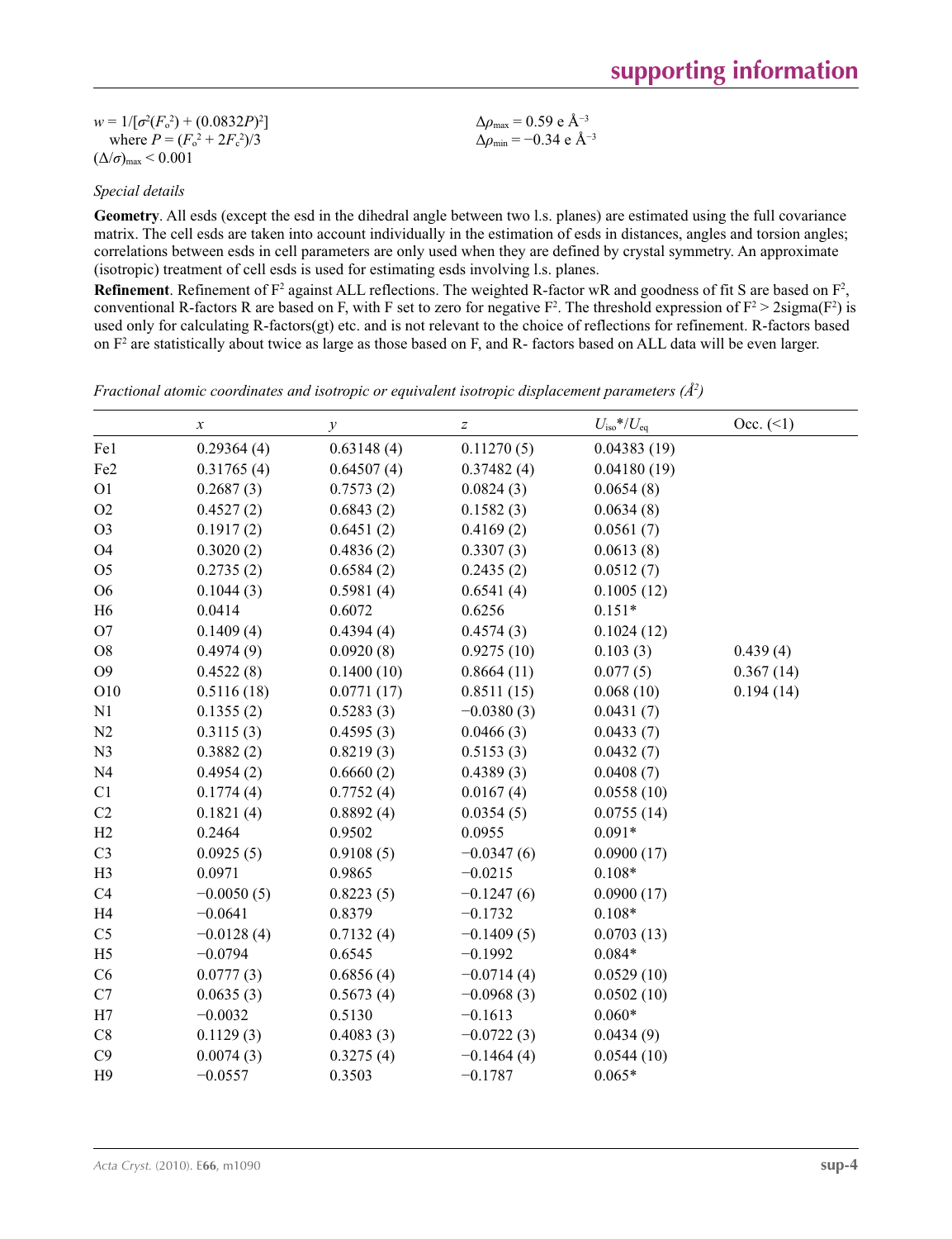| C10             | $-0.0034(4)$ | 0.2133(4) | $-0.1720(4)$ | 0.0692(13) |
|-----------------|--------------|-----------|--------------|------------|
| H10             | $-0.0740$    | 0.1590    | $-0.2226$    | $0.083*$   |
| C11             | 0.0890(4)    | 0.1786(4) | $-0.1238(4)$ | 0.0688(13) |
| H11             | 0.0800       | 0.1016    | $-0.1404$    | $0.083*$   |
| C12             | 0.1933(4)    | 0.2558(4) | $-0.0520(4)$ | 0.0597(11) |
| H12             | 0.2553       | 0.2313    | $-0.0203$    | $0.072*$   |
| C13             | 0.2079(3)    | 0.3717(3) | $-0.0258(3)$ | 0.0426(9)  |
| C14             | 0.4083(3)    | 0.4325(4) | 0.0679(4)    | 0.0511(10) |
| H14             | 0.4054       | 0.3534    | 0.0367       | $0.061*$   |
| C15             | 0.5183(3)    | 0.5133(4) | 0.1349(3)    | 0.0508(10) |
| C16             | 0.6140(4)    | 0.4682(5) | 0.1558(4)    | 0.0675(13) |
| H16             | 0.6028       | 0.3884    | 0.1278       | $0.081*$   |
| C17             | 0.7222(4)    | 0.5385(6) | 0.2158(5)    | 0.0794(16) |
| H17             | 0.7839       | 0.5074    | 0.2313       | $0.095*$   |
| C18             | 0.7388(4)    | 0.6556(6) | 0.2532(4)    | 0.0799(16) |
| H18             | 0.8125       | 0.7031    | 0.2921       | $0.096*$   |
| C19             | 0.6498(4)    | 0.7042(5) | 0.2346(4)    | 0.0702(13) |
| H19             | 0.6635       | 0.7838    | 0.2604       | $0.084*$   |
| C20             | 0.5363(3)    | 0.6337(4) | 0.1761(4)    | 0.0548(11) |
| C21             | 0.1505(3)    | 0.7323(4) | 0.4700(4)    | 0.0517(10) |
| C22             | 0.0402(4)    | 0.7060(4) | 0.4609(4)    | 0.0624(12) |
|                 |              |           |              |            |
| H22             | $-0.0027$    | 0.6284    | 0.4162       | $0.075*$   |
| C <sub>23</sub> | $-0.0049(4)$ | 0.7924(5) | 0.5166(5)    | 0.0818(16) |
| H23             | $-0.0777$    | 0.7725    | 0.5099       | $0.098*$   |
| C <sub>24</sub> | 0.0557(5)    | 0.9092(5) | 0.5830(6)    | 0.101(2)   |
| H <sub>24</sub> | 0.0229       | 0.9676    | 0.6177       | $0.121*$   |
| C <sub>25</sub> | 0.1636(4)    | 0.9372(4) | 0.5965(5)    | 0.0924(18) |
| H25             | 0.2060       | 1.0151    | 0.6449       | $0.111*$   |
| C <sub>26</sub> | 0.2139(4)    | 0.8500(4) | 0.5382(4)    | 0.0590(11) |
| C27             | 0.3295(4)    | 0.8878(4) | 0.5621(4)    | 0.0578(11) |
| H27             | 0.3662       | 0.9668    | 0.6161       | $0.069*$   |
| C28             | 0.5039(3)    | 0.8682(3) | 0.5481(3)    | 0.0424(9)  |
| C29             | 0.5628(3)    | 0.9868(3) | 0.6164(4)    | 0.0525(10) |
| H <sub>29</sub> | 0.5259       | 1.0428    | 0.6464       | $0.063*$   |
| C30             | 0.6742(4)    | 1.0215(4) | 0.6398(4)    | 0.0614(11) |
| H30             | 0.7124       | 1.1007    | 0.6847       | $0.074*$   |
| C31             | 0.7297(4)    | 0.9379(4) | 0.5960(4)    | 0.0645(12) |
| H31             | 0.8055       | 0.9614    | 0.6125       | $0.077*$   |
| C32             | 0.6732(3)    | 0.8196(4) | 0.5278(4)    | 0.0558(11) |
| H32             | 0.7105       | 0.7644    | 0.4972       | $0.067*$   |
| C <sub>33</sub> | 0.5609(3)    | 0.7839(3) | 0.5052(3)    | 0.0427(9)  |
| C34             | 0.5450(3)    | 0.5817(3) | 0.4215(3)    | 0.0449(9)  |
| H34             | 0.6239       | 0.6026    | 0.4540       | $0.054*$   |
| C <sub>35</sub> | 0.4890(3)    | 0.4598(3) | 0.3569(3)    | 0.0432(9)  |
| C36             | 0.5582(4)    | 0.3811(3) | 0.3384(4)    | 0.0558(10) |
| H36             | 0.6362       | 0.4106    | 0.3696       | $0.067*$   |
| C <sub>37</sub> | 0.5117(4)    | 0.2625(4) | 0.2752(4)    | 0.0658(12) |
| H37             | 0.5577       | 0.2118    | 0.2625       | $0.079*$   |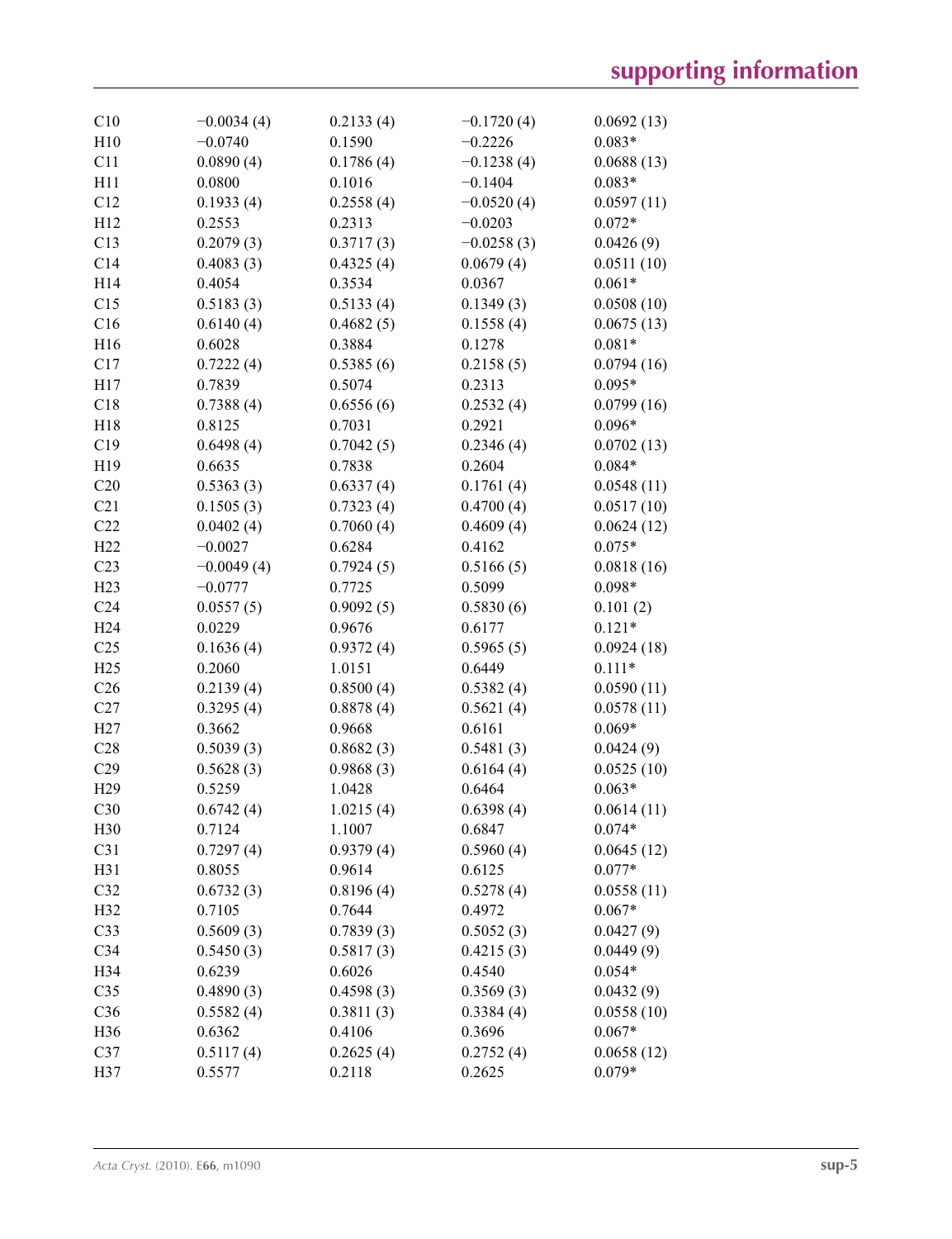| C38             | 0.3965(4) | 0.2190(4) | 0.2305(4) | 0.0693(13) |
|-----------------|-----------|-----------|-----------|------------|
| H <sub>38</sub> | 0.3649    | 0.1384    | 0.1866    | $0.083*$   |
| C39             | 0.3272(4) | 0.2930(4) | 0.2499(4) | 0.0691(13) |
| H <sub>39</sub> | 0.2498    | 0.2615    | 0.2209    | $0.083*$   |
| C40             | 0.3718(3) | 0.4161(3) | 0.3133(4) | 0.0503(10) |
| C <sub>41</sub> | 0.1861(5) | 0.7092(5) | 0.7313(5) | 0.0967(18) |
| H41A            | 0.1500    | 0.7682    | 0.7646    | $0.145*$   |
| H41B            | 0.2180    | 0.7274    | 0.6859    | $0.145*$   |
| H41C            | 0.2453    | 0.7068    | 0.7952    | $0.145*$   |
| H7WB            | 0.1494    | 0.5026    | 0.5366    | $0.116*$   |
| H7WA            | 0.1725    | 0.4961    | 0.4429    | $0.116*$   |
|                 |           |           |           |            |

*Atomic displacement parameters (Å2 )*

|                 | $U^{11}$   | $U^{22}$   | $U^{33}$   | $U^{12}$     | $U^{13}$   | $U^{23}$    |
|-----------------|------------|------------|------------|--------------|------------|-------------|
| Fe1             | 0.0386(3)  | 0.0414(3)  | 0.0389(3)  | 0.0049(3)    | 0.0090(2)  | 0.0168(3)   |
| Fe <sub>2</sub> | 0.0351(3)  | 0.0388(3)  | 0.0406(3)  | 0.0037(2)    | 0.0097(2)  | 0.0171(3)   |
| O <sub>1</sub>  | 0.0621(19) | 0.0489(16) | 0.0628(19) | 0.0002(14)   | 0.0035(15) | 0.0300(15)  |
| O2              | 0.0445(16) | 0.0534(17) | 0.071(2)   | 0.0017(14)   | 0.0187(15) | 0.0212(15)  |
| O <sub>3</sub>  | 0.0485(16) | 0.0500(16) | 0.0631(18) | 0.0052(14)   | 0.0257(14) | 0.0227(14)  |
| O <sub>4</sub>  | 0.0406(15) | 0.0438(15) | 0.086(2)   | 0.0047(13)   | 0.0159(15) | 0.0312(15)  |
| O <sub>5</sub>  | 0.0489(15) | 0.0534(15) | 0.0409(15) | 0.0117(13)   | 0.0140(12) | 0.0198(13)  |
| O <sub>6</sub>  | 0.082(3)   | 0.105(3)   | 0.094(3)   | 0.013(2)     | 0.025(2)   | 0.044(2)    |
| O <sub>7</sub>  | 0.104(3)   | 0.107(3)   | 0.084(3)   | $-0.006(2)$  | 0.033(2)   | 0.048(2)    |
| O <sub>8</sub>  | 0.151(9)   | 0.083(6)   | 0.102(7)   | 0.030(6)     | 0.061(7)   | 0.064(6)    |
| O <sub>9</sub>  | 0.056(6)   | 0.060(6)   | 0.130(9)   | 0.008(5)     | 0.036(6)   | 0.063(6)    |
| O10             | 0.069(14)  | 0.057(12)  | 0.036(10)  | $-0.037(10)$ | 0.033(8)   | $-0.009(7)$ |
| N1              | 0.0367(17) | 0.0464(18) | 0.0414(18) | 0.0088(15)   | 0.0140(14) | 0.0206(15)  |
| N2              | 0.0392(17) | 0.0455(17) | 0.0414(18) | 0.0088(15)   | 0.0137(14) | 0.0218(15)  |
| N <sub>3</sub>  | 0.0376(17) | 0.0428(17) | 0.0430(18) | 0.0070(15)   | 0.0128(15) | 0.0204(14)  |
| N <sub>4</sub>  | 0.0364(16) | 0.0388(16) | 0.0364(17) | 0.0026(14)   | 0.0103(14) | 0.0154(14)  |
| C1              | 0.064(3)   | 0.051(2)   | 0.057(3)   | 0.015(2)     | 0.025(2)   | 0.032(2)    |
| C2              | 0.077(3)   | 0.064(3)   | 0.087(4)   | 0.015(3)     | 0.026(3)   | 0.046(3)    |
| C <sub>3</sub>  | 0.092(4)   | 0.077(4)   | 0.136(5)   | 0.038(3)     | 0.053(4)   | 0.075(4)    |
| C4              | 0.072(4)   | 0.097(4)   | 0.128(5)   | 0.038(3)     | 0.032(4)   | 0.082(4)    |
| C <sub>5</sub>  | 0.053(3)   | 0.078(3)   | 0.083(3)   | 0.026(3)     | 0.021(2)   | 0.047(3)    |
| C6              | 0.054(3)   | 0.056(2)   | 0.054(3)   | 0.020(2)     | 0.023(2)   | 0.031(2)    |
| C7              | 0.037(2)   | 0.058(2)   | 0.042(2)   | 0.0086(19)   | 0.0101(17) | 0.0205(19)  |
| $\rm{C}8$       | 0.039(2)   | 0.040(2)   | 0.039(2)   | 0.0032(17)   | 0.0140(17) | 0.0138(17)  |
| C9              | 0.040(2)   | 0.056(3)   | 0.050(2)   | 0.001(2)     | 0.0145(19) | 0.019(2)    |
| C10             | 0.057(3)   | 0.052(3)   | 0.063(3)   | $-0.014(2)$  | 0.015(2)   | 0.012(2)    |
| C11             | 0.075(3)   | 0.043(2)   | 0.072(3)   | 0.000(2)     | 0.024(3)   | 0.024(2)    |
| C12             | 0.065(3)   | 0.049(2)   | 0.060(3)   | 0.012(2)     | 0.021(2)   | 0.029(2)    |
| C13             | 0.044(2)   | 0.040(2)   | 0.035(2)   | 0.0047(18)   | 0.0138(17) | 0.0149(17)  |
| C14             | 0.054(3)   | 0.057(2)   | 0.051(2)   | 0.020(2)     | 0.022(2)   | 0.033(2)    |
| C15             | 0.038(2)   | 0.073(3)   | 0.043(2)   | 0.013(2)     | 0.0155(19) | 0.032(2)    |
| C16             | 0.057(3)   | 0.105(4)   | 0.067(3)   | 0.036(3)     | 0.033(2)   | 0.057(3)    |
| C17             | 0.043(3)   | 0.146(5)   | 0.062(3)   | 0.033(3)     | 0.022(2)   | 0.061(4)    |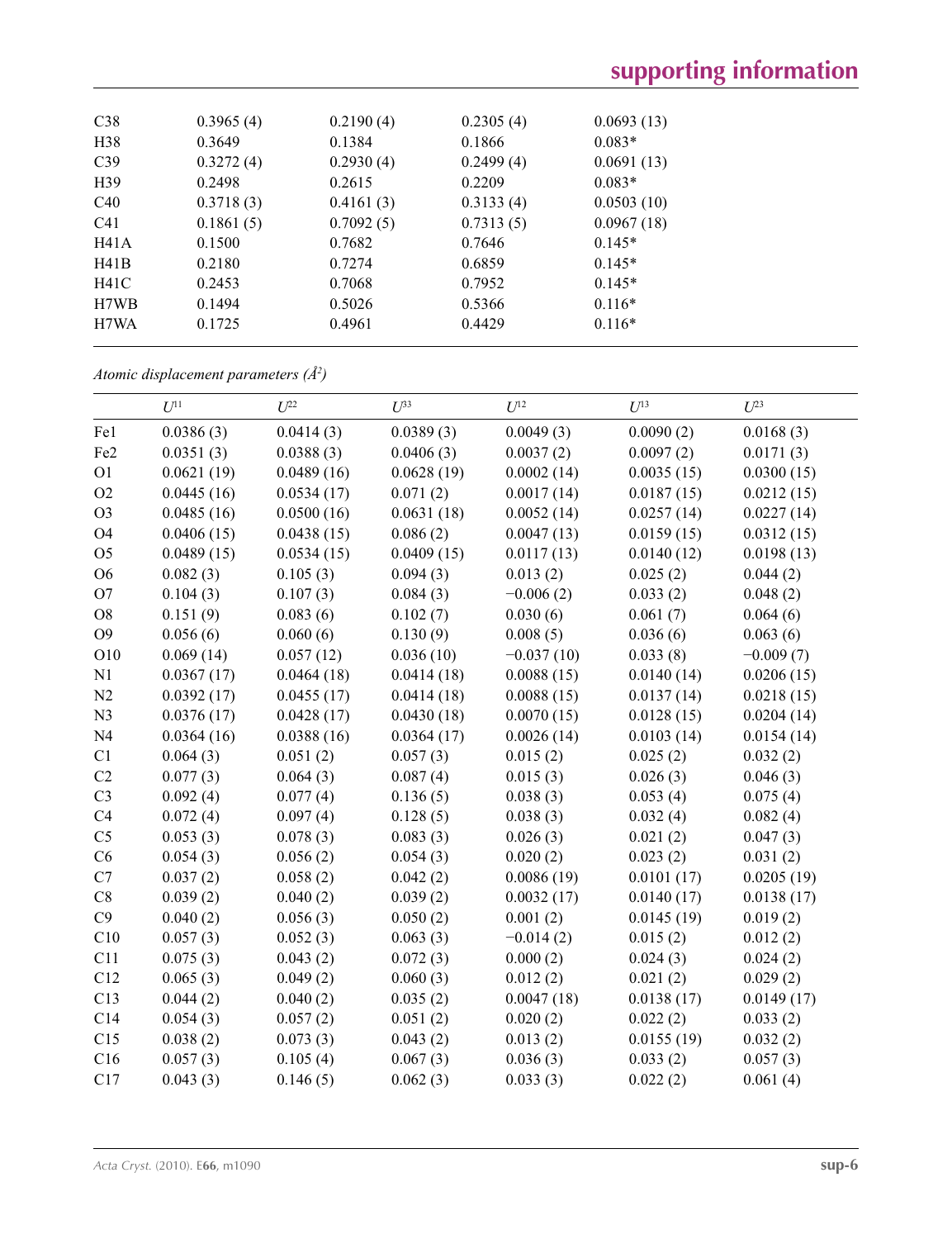# **supporting information**

| C18             | 0.038(3) | 0.131(5) | 0.049(3) | 0.004(3)      | 0.013(2)   | 0.035(3)   |
|-----------------|----------|----------|----------|---------------|------------|------------|
| C19             | 0.047(3) | 0.083(3) | 0.051(3) | $-0.005(3)$   | 0.016(2)   | 0.019(2)   |
| C20             | 0.038(2) | 0.076(3) | 0.043(2) | 0.007(2)      | 0.0164(19) | 0.026(2)   |
| C21             | 0.040(2) | 0.062(3) | 0.045(2) | 0.007(2)      | 0.0121(19) | 0.026(2)   |
| C22             | 0.044(2) | 0.075(3) | 0.056(3) | 0.009(2)      | 0.018(2)   | 0.027(2)   |
| C <sub>23</sub> | 0.042(3) | 0.102(4) | 0.072(3) | 0.013(3)      | 0.020(3)   | 0.024(3)   |
| C <sub>24</sub> | 0.058(3) | 0.092(4) | 0.119(5) | 0.027(3)      | 0.044(3)   | 0.022(4)   |
| C <sub>25</sub> | 0.067(3) | 0.059(3) | 0.113(5) | 0.012(3)      | 0.040(3)   | 0.012(3)   |
| C <sub>26</sub> | 0.046(2) | 0.055(3) | 0.067(3) | 0.013(2)      | 0.024(2)   | 0.023(2)   |
| C27             | 0.051(2) | 0.043(2) | 0.059(3) | 0.006(2)      | 0.018(2)   | 0.015(2)   |
| C28             | 0.040(2) | 0.042(2) | 0.035(2) | 0.0020(17)    | 0.0100(17) | 0.0169(17) |
| C29             | 0.054(3) | 0.039(2) | 0.051(2) | 0.0057(19)    | 0.019(2)   | 0.0158(18) |
| C30             | 0.052(3) | 0.047(2) | 0.056(3) | $-0.007(2)$   | 0.014(2)   | 0.013(2)   |
| C31             | 0.042(2) | 0.058(3) | 0.070(3) | $-0.006(2)$   | 0.020(2)   | 0.019(2)   |
| C32             | 0.042(2) | 0.048(2) | 0.057(3) | 0.0008(19)    | 0.018(2)   | 0.014(2)   |
| C <sub>33</sub> | 0.038(2) | 0.041(2) | 0.036(2) | $-0.0014(17)$ | 0.0097(17) | 0.0158(17) |
| C <sub>34</sub> | 0.039(2) | 0.049(2) | 0.043(2) | 0.0033(18)    | 0.0144(18) | 0.0241(18) |
| C <sub>35</sub> | 0.048(2) | 0.041(2) | 0.038(2) | 0.0071(18)    | 0.0160(18) | 0.0213(17) |
| C <sub>36</sub> | 0.060(3) | 0.049(2) | 0.059(3) | 0.017(2)      | 0.024(2)   | 0.029(2)   |
| C <sub>37</sub> | 0.077(3) | 0.058(3) | 0.070(3) | 0.030(3)      | 0.034(3)   | 0.035(2)   |
| C38             | 0.076(3) | 0.040(2) | 0.070(3) | 0.011(2)      | 0.014(3)   | 0.024(2)   |
| C39             | 0.052(3) | 0.050(3) | 0.080(3) | 0.001(2)      | 0.005(2)   | 0.031(2)   |
| C40             | 0.048(2) | 0.041(2) | 0.052(2) | 0.0055(19)    | 0.0114(19) | 0.0236(19) |
| C <sub>41</sub> | 0.082(4) | 0.111(5) | 0.085(4) | 0.017(4)      | 0.027(3)   | 0.047(4)   |
|                 |          |          |          |               |            |            |

# *Geometric parameters (Å, º)*

| $Fe1 - O5$  | 1.786(3)  | $C12 - H12$ | 0.9300   |
|-------------|-----------|-------------|----------|
| $Fe1 - O1$  | 1.912(3)  | $C14 - C15$ | 1.429(5) |
| $Fe1 - O2$  | 1.921(3)  | $C14 - H14$ | 0.9300   |
| $Fe1 - N2$  | 2.106(3)  | $C15 - C20$ | 1.404(6) |
| $Fe1 - N1$  | 2.123(3)  | $C15 - C16$ | 1.413(5) |
| $Fe2 - O5$  | 1.784(3)  | $C16 - C17$ | 1.365(7) |
| $Fe2 - O4$  | 1.919(3)  | $Cl6-H16$   | 0.9300   |
| $Fe2 - O3$  | 1.922(3)  | $C17 - C18$ | 1.372(7) |
| $Fe2 - N3$  | 2.116(3)  | $C17 - H17$ | 0.9300   |
| $Fe2 - N4$  | 2.119(3)  | $C18 - C19$ | 1.366(7) |
| $O1 - C1$   | 1.329(5)  | $C18 - H18$ | 0.9300   |
| $O2 - C20$  | 1.325(5)  | $C19 - C20$ | 1.421(6) |
| $O3 - C21$  | 1.327(5)  | $C19 - H19$ | 0.9300   |
| $O4 - C40$  | 1.325(5)  | $C21 - C26$ | 1.403(6) |
| $O6 - C41$  | 1.424(6)  | $C21 - C22$ | 1.405(6) |
| $O6 - H6$   | 0.8200    | $C22-C23$   | 1.364(6) |
| $O7 - H7WB$ | 0.9910    | $C22-H22$   | 0.9300   |
| O7-H7WA     | 0.9611    | $C23-C24$   | 1.386(7) |
| $O8 - O10$  | 1.063(14) | $C23 - H23$ | 0.9300   |
| $O8 - O9$   | 1.280(12) | $C24 - C25$ | 1.356(7) |
| $O9 - O10$  | 1.18(2)   | $C24 - H24$ | 0.9300   |
|             |           |             |          |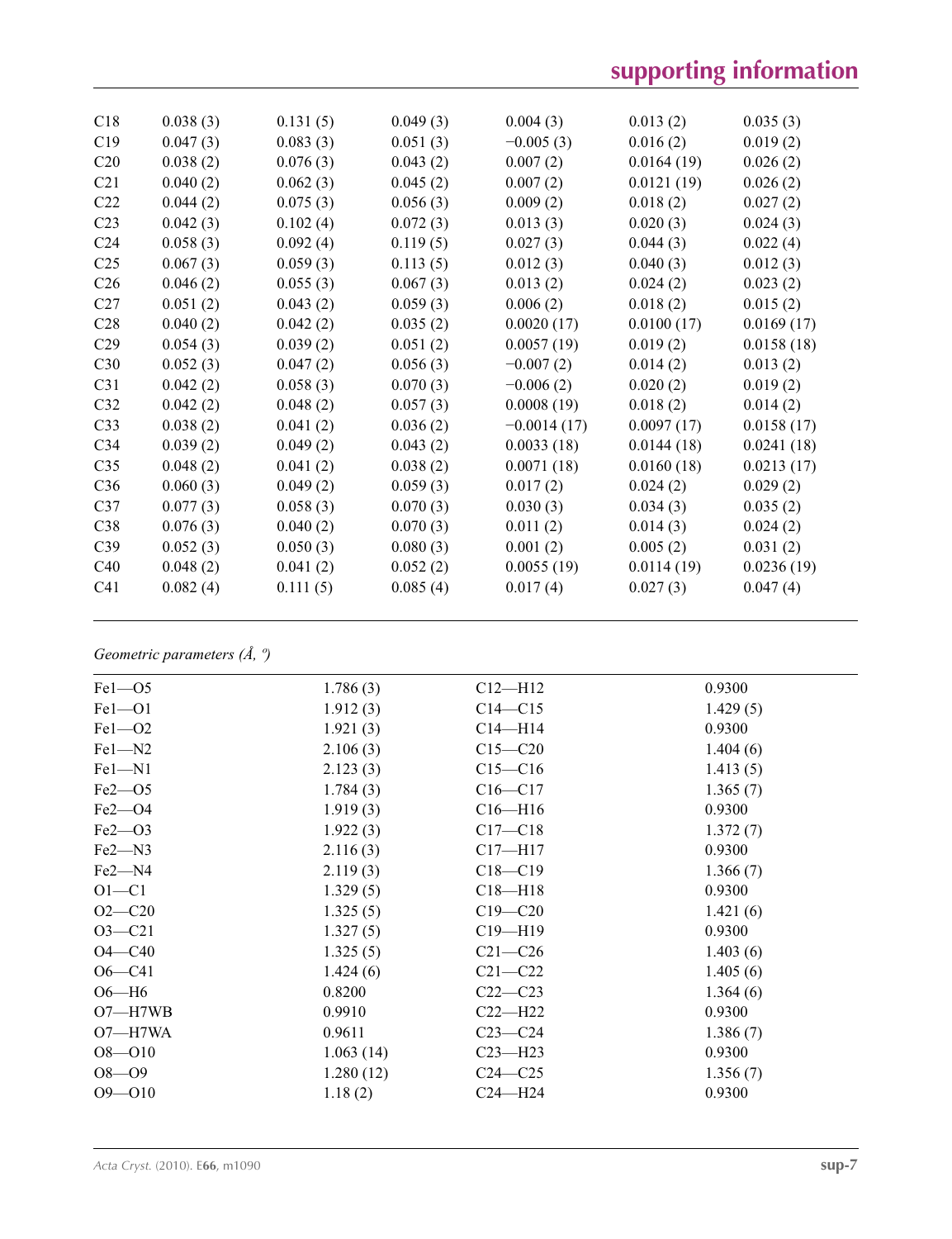| $N1 - C7$        | 1.307(5)   | $C25 - C26$       | 1.430(6) |
|------------------|------------|-------------------|----------|
| $N1 - C8$        | 1.416(5)   | $C25 - H25$       | 0.9300   |
| $N2-C14$         | 1.304(5)   | $C26 - C27$       | 1.428(6) |
| $N2 - C13$       | 1.409(5)   | $C27 - H27$       | 0.9300   |
| $N3 - C27$       | 1.301(5)   | $C28 - C29$       | 1.398(5) |
| $N3 - C28$       | 1.418(5)   | $C28 - C33$       | 1.405(5) |
| $N4 - C34$       | 1.300(5)   | $C29 - C30$       | 1.371(6) |
| $N4 - C33$       | 1.416(4)   | $C29 - H29$       | 0.9300   |
| $C1-C6$          | 1.403(6)   | $C30 - C31$       | 1.388(6) |
| $C1-C2$          | 1.407(6)   | $C30 - H30$       | 0.9300   |
| $C2-C3$          | 1.370(7)   | $C31 - C32$       | 1.387(6) |
| $C2-H2$          | 0.9300     | $C31 - H31$       | 0.9300   |
| $C3-C4$          | 1.386(8)   | $C32-C33$         | 1.387(5) |
| $C3-H3$          | 0.9300     | $C32-H32$         | 0.9300   |
| $C4 - C5$        | 1.351(7)   | $C34 - C35$       | 1.427(5) |
| $C4 - H4$        | 0.9300     | C34-H34           | 0.9300   |
| $C5-C6$          | 1.421(6)   | $C35 - C40$       | 1.400(5) |
| $C5 - H5$        |            | $C35-C36$         |          |
|                  | 0.9300     |                   | 1.418(5) |
| $C6-C7$          | 1.428(6)   | $C36-C37$         | 1.369(6) |
| $C7 - H7$        | 0.9300     | $C36 - H36$       | 0.9300   |
| $C8-C9$          | 1.387(5)   | $C37 - C38$       | 1.374(6) |
| $C8 - C13$       | 1.408(5)   | C37-H37           | 0.9300   |
| $C9 - C10$       | 1.376(6)   | $C38 - C39$       | 1.379(6) |
| $C9 - H9$        | 0.9300     | C38-H38           | 0.9300   |
| $C10 - C11$      | 1.374(7)   | $C39 - C40$       | 1.416(6) |
| $C10 - H10$      | 0.9300     | C39-H39           | 0.9300   |
| $C11 - C12$      | 1.357(6)   | $C41 - H41A$      | 0.9600   |
| $C11 - H11$      | 0.9300     | $C41 - H41B$      | 0.9600   |
| $C12-C13$        | 1.393(5)   | $C41 - H41C$      | 0.9600   |
|                  |            |                   |          |
| $O5 = Fe1 - O1$  | 109.47(13) | $C20-C15-C16$     | 118.4(4) |
| $O5 - Fe1 - O2$  | 109.06(13) | $C20-C15-C14$     | 123.6(4) |
| $O1 - Fe1 - O2$  | 89.13 (13) | $C16-C15-C14$     | 117.9(4) |
| $O5$ -Fel-N2     | 102.31(12) | $C17 - C16 - C15$ | 121.9(5) |
| $O1 - Fe1 - N2$  | 147.27(13) | $C17 - C16 - H16$ | 119.0    |
| $O2$ —Fel—N2     | 87.79 (13) | $C15-C16-H16$     | 119.0    |
| $O5$ -Fel-N1     | 106.82(12) | $C16 - C17 - C18$ | 119.1(5) |
| $O1 - Fe1 - N1$  | 87.13 (12) | C16-C17-H17       | 120.4    |
| $O2$ -Fel-N1     | 143.05(12) | $C18-C17-H17$     | 120.4    |
| $N2$ -Fel-N1     | 76.19(12)  | $C19 - C18 - C17$ | 121.7(5) |
| $O5 - Fe2 - O4$  | 110.14(13) | $C19 - C18 - H18$ | 119.1    |
| $O5 - Fe2 - O3$  | 107.68(12) | $C17 - C18 - H18$ | 119.1    |
| $O4 - Fe2 - O3$  | 90.01(12)  | $C18 - C19 - C20$ | 120.3(5) |
| $O5$ —Fe $2$ —N3 | 102.33(12) | $C18 - C19 - H19$ | 119.9    |
| $O4$ –Fe $2$ –N3 | 146.57(13) | $C20-C19-H19$     | 119.9    |
| O3-Fe2-N3        | 87.54 (12) | $O2-C20-C15$      | 123.3(4) |
| $O5$ —Fe $2$ —N4 | 106.81(12) | $O2-C20-C19$      | 118.2(4) |
| $O4$ –Fe $2$ –N4 | 87.08 (12) | $C15-C20-C19$     | 118.5(4) |
|                  |            |                   |          |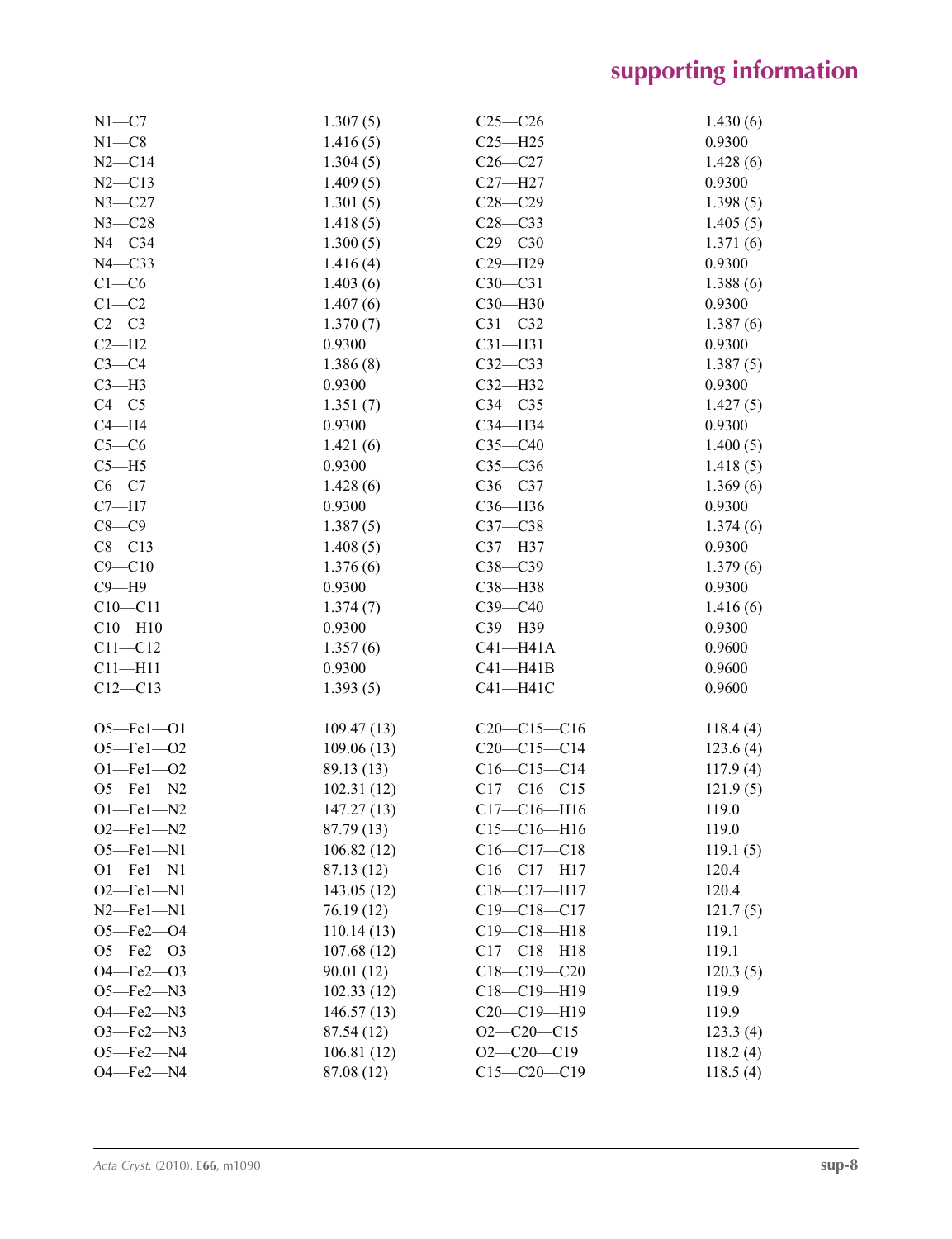| $O3$ –Fe $2$ –N4       | 144.17(12) | $O3 - C21 - C26$  | 122.6(3) |
|------------------------|------------|-------------------|----------|
| $N3$ –Fe $2$ –N4       | 75.93(12)  | $O3 - C21 - C22$  | 118.8(4) |
| $C1 - 01 - Fe1$        | 133.1(3)   | $C26 - C21 - C22$ | 118.5(4) |
| C20-02-Fe1             | 131.4(3)   | $C23-C22-C21$     | 121.0(5) |
| $C21 - O3 - Fe2$       | 130.6(3)   | C23-C22-H22       | 119.5    |
| C40-O4-Fe2             | 131.8(3)   | $C21 - C22 - H22$ | 119.5    |
| $Fe2$ –– $O5$ –– $Fe1$ | 146.68(16) | $C22-C23-C24$     | 121.4(5) |
| $C41 - 06 - H6$        | 109.5      | $C22-C23-H23$     | 119.3    |
| H7WB-O7-H7WA           | 90.6       | $C24 - C23 - H23$ | 119.3    |
| $O10 - O8 - O9$        | 59.4 (14)  | $C25-C24-C23$     | 119.0(5) |
| $O10 - O9 - O8$        | 51.1(9)    | $C25-C24-H24$     | 120.5    |
| $O8 - O10 - O9$        | 69.5(12)   | $C23-C24-H24$     | 120.5    |
| $C7 - N1 - C8$         | 121.2(3)   | $C24 - C25 - C26$ | 121.7(5) |
| $C7 - N1 - Fe1$        | 125.4(3)   | $C24 - C25 - H25$ | 119.2    |
| $C8 - N1 - Fe1$        | 113.4(2)   | $C26 - C25 - H25$ | 119.2    |
| $C14 - N2 - C13$       | 120.9(3)   | $C21 - C26 - C27$ | 124.1(4) |
| $C14 - N2 - Fe1$       | 124.9(3)   | $C21 - C26 - C25$ | 118.3(4) |
| $C13 - N2 - Fe1$       | 114.2(2)   | $C27 - C26 - C25$ | 117.3(4) |
| $C27 - N3 - C28$       | 121.3(3)   | N3-C27-C26        | 126.0(4) |
| $C27 - N3 - Fe2$       | 123.7(3)   | N3-C27-H27        | 117.0    |
| C28-N3-Fe2             | 114.8(2)   | $C26 - C27 - H27$ | 117.0    |
| $C34 - N4 - C33$       |            | $C29 - C28 - C33$ |          |
| $C34 - N4 - Fe2$       | 120.2(3)   | $C29 - C28 - N3$  | 119.3(3) |
|                        | 125.6(2)   |                   | 126.0(3) |
| $C33 - N4 - Fe2$       | 114.2(2)   | $C33-C28-N3$      | 114.7(3) |
| $O1 - C1 - C6$         | 123.0(4)   | $C30-C29-C28$     | 120.9(4) |
| $O1 - C1 - C2$         | 118.1(4)   | C30-C29-H29       | 119.6    |
| $C6-C1-C2$             | 118.8(4)   | C28-C29-H29       | 119.6    |
| $C3-C2-C1$             | 120.3(5)   | $C29 - C30 - C31$ | 119.6(4) |
| $C3-C2-H2$             | 119.9      | C29-C30-H30       | 120.2    |
| $C1-C2-H2$             | 119.9      | $C31 - C30 - H30$ | 120.2    |
| $C2-C3-C4$             | 121.5(5)   | $C32 - C31 - C30$ | 120.7(4) |
| $C2-C3-H3$             | 119.2      | $C32 - C31 - H31$ | 119.7    |
| $C4-C3-H3$             | 119.2      | $C30-C31-H31$     | 119.7    |
| $C5-C4-C3$             | 119.0(5)   | $C33-C32-C31$     | 119.9(4) |
| $C5-C4-H4$             | 120.5      | C33-C32-H32       | 120.0    |
| $C3-C4-H4$             | 120.5      | $C31 - C32 - H32$ | 120.0    |
| $C4-C5-C6$             | 121.9(5)   | $C32 - C33 - C28$ | 119.6(3) |
| $C4-C5-H5$             | 119.1      | $C32 - C33 - N4$  | 125.0(3) |
| $C6-C5-H5$             | 119.1      | $C28 - C33 - N4$  | 115.4(3) |
| $C1-C6-C5$             | 118.4(4)   | $N4 - C34 - C35$  | 125.7(3) |
| $C1-C6-C7$             | 123.4(4)   | N4-C34-H34        | 117.2    |
| $C5 - C6 - C7$         | 118.2(4)   | C35-C34-H34       | 117.2    |
| $N1-C7-C6$             | 126.0(4)   | $C40-C35-C36$     | 119.8(4) |
| $N1-C7-H7$             | 117.0      | $C40-C35-C34$     | 123.4(3) |
| $C6 - C7 - H7$         | 117.0      | $C36-C35-C34$     | 116.8(3) |
| $C9 - C8 - C13$        | 119.3(4)   | $C37 - C36 - C35$ | 121.0(4) |
| $C9 - C8 - N1$         | 125.4(4)   | C37-C36-H36       | 119.5    |
| $C13 - C8 - N1$        | 115.2(3)   | C35-C36-H36       | 119.5    |